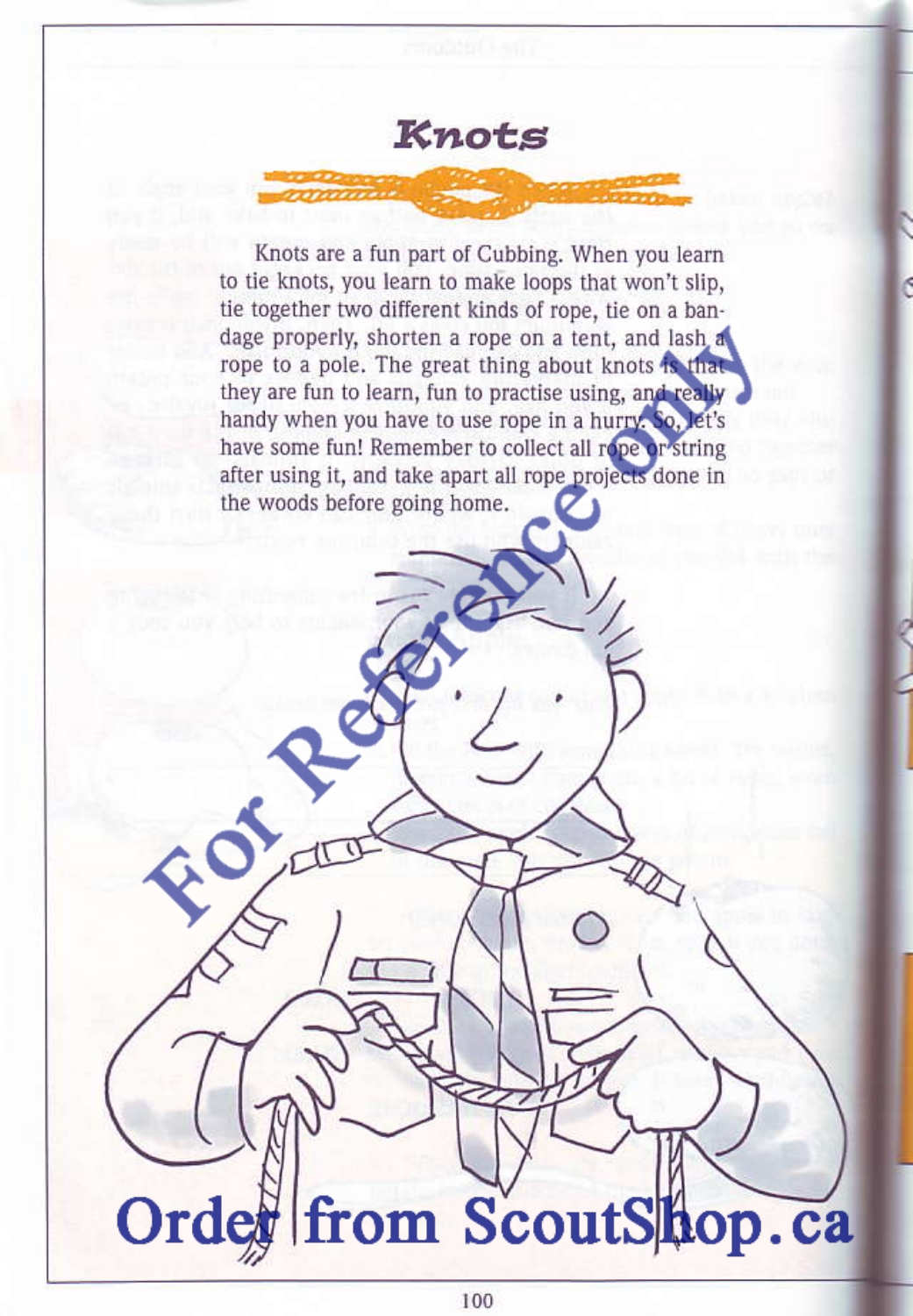#### The Outdoors



#### **Reef Knot**

This is also called a square knot and it's probably one of the most common knots to use. You use a reef knot to tie together two ropes of the same size or to tie on a bandage or an arm sling properly. The little verse that goes with it describes what you do with the two ends of rope as you tie it. It says "left over right and right over left". What did you use your reef knot for?



# Sheet Bend

Did you ever irv to tie together two different kinds of rope? Notice how the thin rope jams against the loop of the thick one. The sheet bend is a good knot for tying together two different sizes of rope, but you can also use it to tie together two ropes of equal size. What did you use a sheet bend for?

#### **Bowline**

This makes a loop that won't slip, no matter how hard you pull on it. You can use it to make a leash for your dog or a hand hold on a rope you're using to pull something. You can even slip it under the arms of an unconscious person so that you can hoist the person to safety. What did you use a bowline for?

## Order from ScoutShop.ca